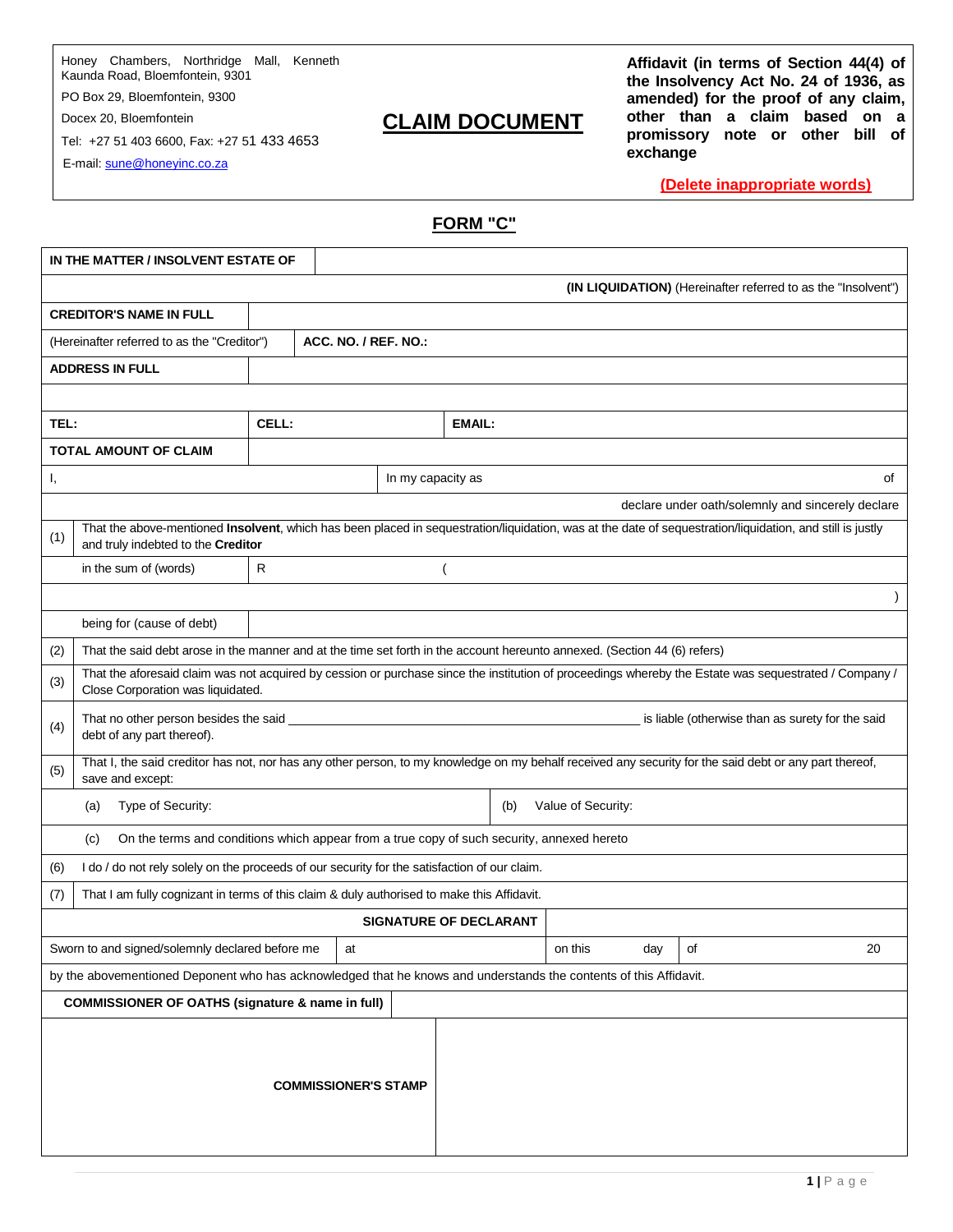#### **STATEMENT OF ACCOUNT (IN TERMS OF SECTION 44 (6) OF THE INSOLVENCY ACT NO. 24 OF 1936)**

| IN THE CASE OF THE CLAIM BEING IN RESPECT OF GOODS SOLD AND DELIVERED ON AN OPEN<br>ACCOUNT, THIS STATEMENT SHOULD BE COMPLETED IN EVERY RESPECT |  |  |  |  |  |  |  |  |
|--------------------------------------------------------------------------------------------------------------------------------------------------|--|--|--|--|--|--|--|--|
| NAME AND ADDRESS OF CREDITOR                                                                                                                     |  |  |  |  |  |  |  |  |
|                                                                                                                                                  |  |  |  |  |  |  |  |  |
|                                                                                                                                                  |  |  |  |  |  |  |  |  |
| NAME OF INSOLVENT ESTATE/<br><b>COMPANY/CLOSE CORPORATION IN</b>                                                                                 |  |  |  |  |  |  |  |  |
| <b>LIQUIDATION</b>                                                                                                                               |  |  |  |  |  |  |  |  |
| <b>BRIEF DESCRIPTION OF</b><br>GOODS/SUPPLIED                                                                                                    |  |  |  |  |  |  |  |  |

#### **DETAILS OF SALES**

**("A")**

| <b>DATE</b> | <b>INVOICE NO.</b> | <b>AMOUNT</b>                                                                | <b>MONTHLY SALES</b><br>(Not progressive) |
|-------------|--------------------|------------------------------------------------------------------------------|-------------------------------------------|
|             |                    |                                                                              |                                           |
|             |                    |                                                                              |                                           |
|             |                    |                                                                              |                                           |
|             |                    |                                                                              |                                           |
|             |                    |                                                                              |                                           |
|             |                    | Details of payments received and credits allowed:<br><b>TOTAL DEBITS "A"</b> | $\mathsf{R}$                              |

**("B")**

| <b>DATE</b> | <b>PAYMENTS OR</b><br><b>CREDITS</b><br>(Specify) | <b>AMOUNT</b> | MONTHLY SALES<br>(Not progressive) |  |  |
|-------------|---------------------------------------------------|---------------|------------------------------------|--|--|
|             |                                                   |               |                                    |  |  |
|             |                                                   |               |                                    |  |  |
|             |                                                   |               |                                    |  |  |
|             |                                                   |               |                                    |  |  |
|             |                                                   |               |                                    |  |  |
|             |                                                   | $\mathsf{R}$  |                                    |  |  |

# **AMOUNT OF CLAIM AS PER AFFIDAVIT, i.e. "A" less "B" R**

- **Notes:** 1. "A" and "B" must reflect full period of 12 months before date of liquidation/sequestration, whichever is the lesser.
	- 2. If no payments were received, or credits given, state **"NIL"** under "B".
	- 3. A brief description of the goods sold must be given i.e. Clothing, Groceries etc.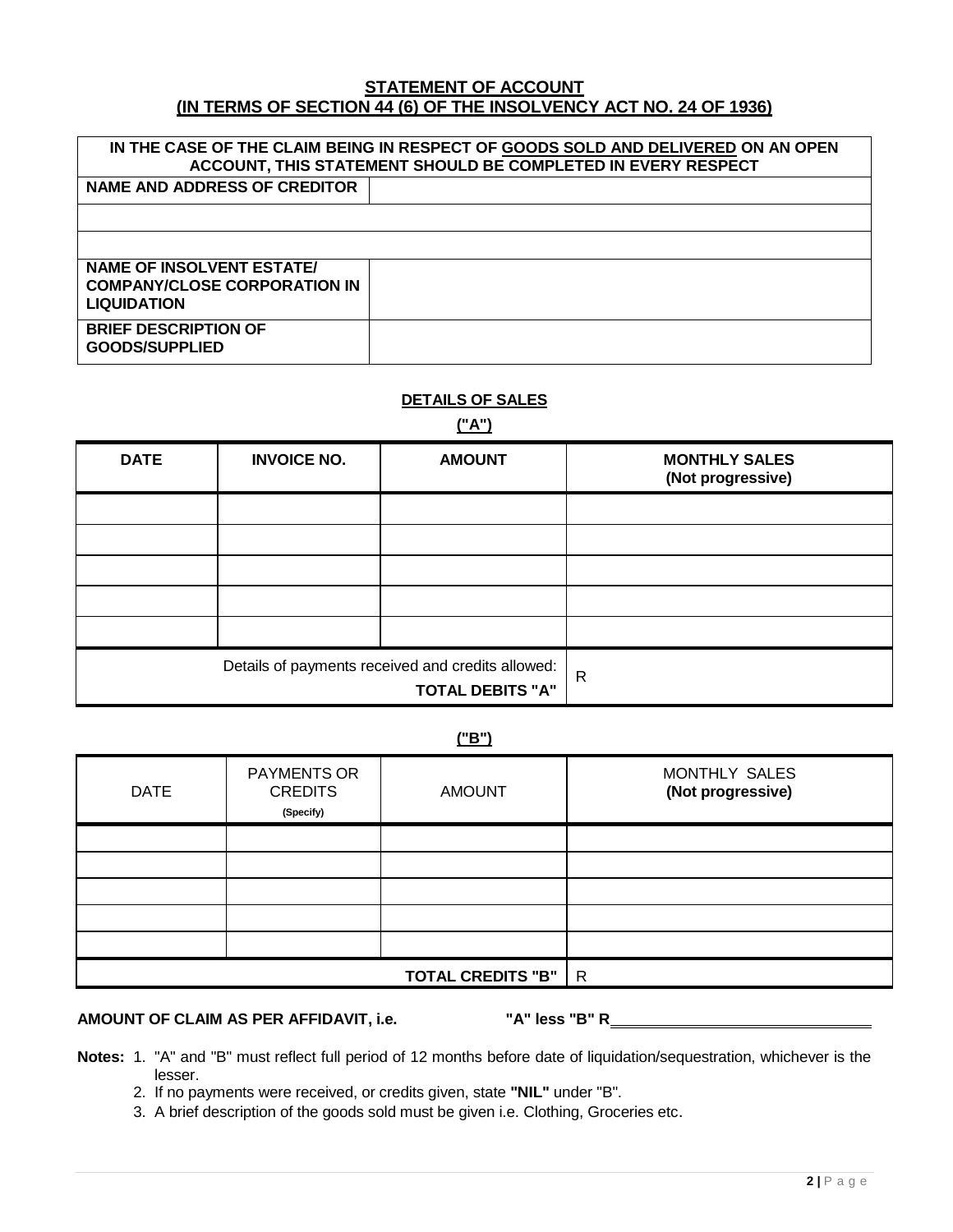## **POWER OF ATTORNEY TO PROVE CLAIMS ETC**

| I, the undersigned                                                                                                         |  |  |                  |  |                                                                                                                       |  |  |
|----------------------------------------------------------------------------------------------------------------------------|--|--|------------------|--|-----------------------------------------------------------------------------------------------------------------------|--|--|
| in my capacity as*                                                                                                         |  |  | of               |  |                                                                                                                       |  |  |
| (hereinafter referred to as the said Creditor), do hereby nominate constitute and appoint **                               |  |  |                  |  |                                                                                                                       |  |  |
|                                                                                                                            |  |  |                  |  |                                                                                                                       |  |  |
|                                                                                                                            |  |  |                  |  | with power of substitution to be the said Creditor's lawful Attorney and Agent in the said Creditor's name, place and |  |  |
| stead, to attend all meetings of Creditors in the matter of                                                                |  |  |                  |  |                                                                                                                       |  |  |
|                                                                                                                            |  |  |                  |  |                                                                                                                       |  |  |
| on the said Creditor's behalf, to prove the said Creditor's claim and to exercise on the said Creditor's behalf all voting |  |  |                  |  |                                                                                                                       |  |  |
| and other powers in respect of such claim, particularly in respect of the appointment of at Trustee/ Liquidator            |  |  |                  |  |                                                                                                                       |  |  |
| and/or/any offer of Composition and/or submission to arbitration of any dispute and or the Composition or admission        |  |  |                  |  |                                                                                                                       |  |  |
| of any claim against the Estate/Company and to give the Trustee/Liquidator directions as to the administration of the      |  |  |                  |  |                                                                                                                       |  |  |
| Estate/Company and generally to act on the said Creditors behalf at all meetings of the Estate/Company in all matters      |  |  |                  |  |                                                                                                                       |  |  |
| and things in which the said Creditor's interests are concerned, hereby promising to ratify and confirm whatsoever         |  |  |                  |  |                                                                                                                       |  |  |
| the said Agent may do or perform by virtue of these presents.                                                              |  |  |                  |  |                                                                                                                       |  |  |
| Dated at<br>on this<br>20<br>0f<br>day                                                                                     |  |  |                  |  |                                                                                                                       |  |  |
| <b>WITNESSES:</b>                                                                                                          |  |  |                  |  |                                                                                                                       |  |  |
|                                                                                                                            |  |  |                  |  |                                                                                                                       |  |  |
| 2.                                                                                                                         |  |  | <b>SIGNATURE</b> |  |                                                                                                                       |  |  |

\* Here insert whether the signatory is a director, proprietor or partner. **N.B.** A Director of a Company should sign this Power of Attorney. A Manager or Secretary may only sign if his authority has been registered with the Master of the Supreme Court, or if a certified copy of a Resolution of the Board of Directors of the Company authorising such Manager or Secretary to sign is lodged with the claim.

\*\* **PLEASE NOTE**: This Power of Attorney MAY NOT be in favour of Honey Attorneys NOR in favour of the Trustee/ Liquidator. If required, representation will be arranged at no charge to Creditors.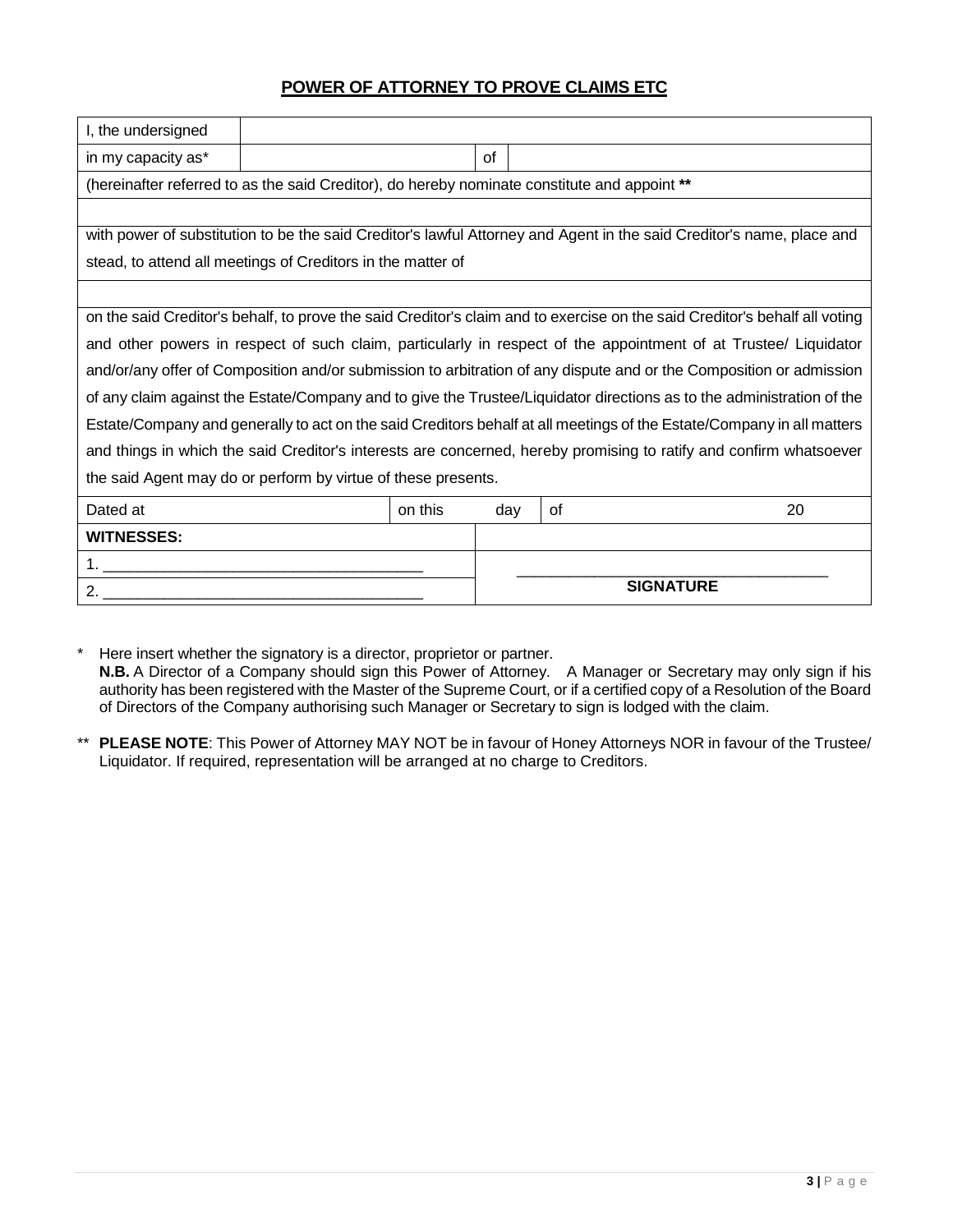## **MINUTES OF A MEETING OF DIRECTORS OF THE CREDITOR COMPANY/MEMBERS OF THE CREDITOR CLOSE CORPORATION**

| <b>COMPANY/CLOSE CORPORATION NAME</b>                                                                                                                                                                                                                                                                                       |  |         |     |    |    |  |  |
|-----------------------------------------------------------------------------------------------------------------------------------------------------------------------------------------------------------------------------------------------------------------------------------------------------------------------------|--|---------|-----|----|----|--|--|
| CERTIFIED EXTRACT FROM THE MINUTES OF A MEETING OF DIRECTORS OF THE ABOVEMENTIONED<br><b>COMPANY/MEMBERS OF THE ABOVEMENTIONED CLOSE CORPORATION</b>                                                                                                                                                                        |  |         |     |    |    |  |  |
| Held at                                                                                                                                                                                                                                                                                                                     |  | on this | day | οf | 20 |  |  |
| <b>IT WAS RESOLVED:</b>                                                                                                                                                                                                                                                                                                     |  |         |     |    |    |  |  |
| That Mr./Ms.                                                                                                                                                                                                                                                                                                                |  |         |     |    |    |  |  |
| a Director/Member/Secretary/Accountant/Official *                                                                                                                                                                                                                                                                           |  |         |     |    |    |  |  |
| of the Company/Close Corporation, be and is hereby authorised and empowered to nominate a Provisional/ Final<br>Trustee/Liquidator on behalf of the Company/Close Corporation and to sign all the necessary documents to enable the<br>Company/Close Corporation to prove its claim against:                                |  |         |     |    |    |  |  |
|                                                                                                                                                                                                                                                                                                                             |  |         |     |    |    |  |  |
| and to attend meetings of creditors of the said Estate/Company/Close Corporation and to speak and vote on behalf of the<br>Company/Close Corporation, with power in his discretion, to substitute and appoint any other persons to attend such<br>meetings on the Company's/Close Corporation's behalf and to vote thereat. |  |         |     |    |    |  |  |
| <b>CERTIFIED A TRUE COPY</b>                                                                                                                                                                                                                                                                                                |  |         |     |    |    |  |  |
| <b>AUTHORISED OFFICIAL</b>                                                                                                                                                                                                                                                                                                  |  |         |     |    |    |  |  |
|                                                                                                                                                                                                                                                                                                                             |  |         |     |    |    |  |  |

\* Here insert whether the signatory is a director, proprietor or partner.